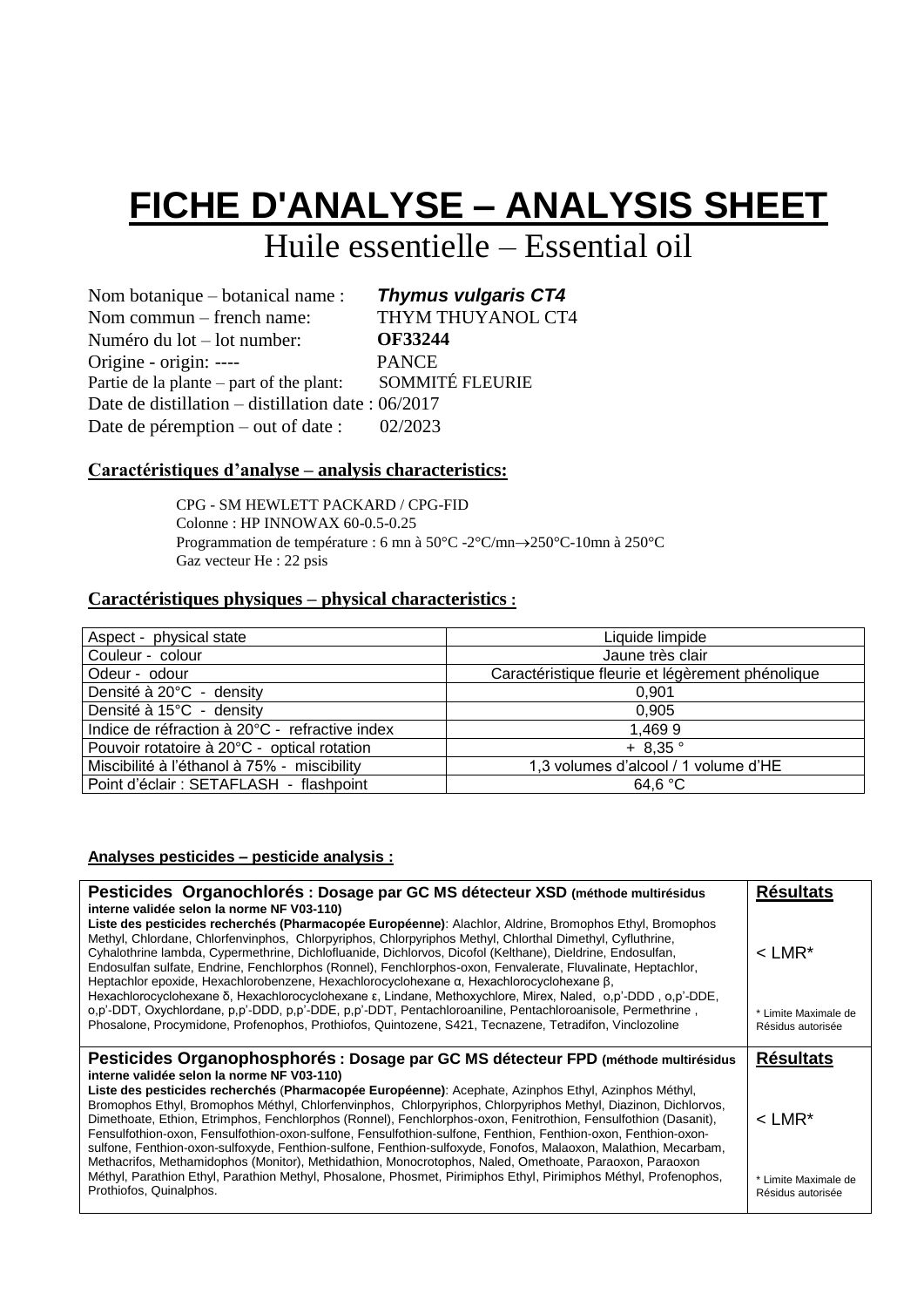### **Profil CHROMATOGRAPHIQUE**

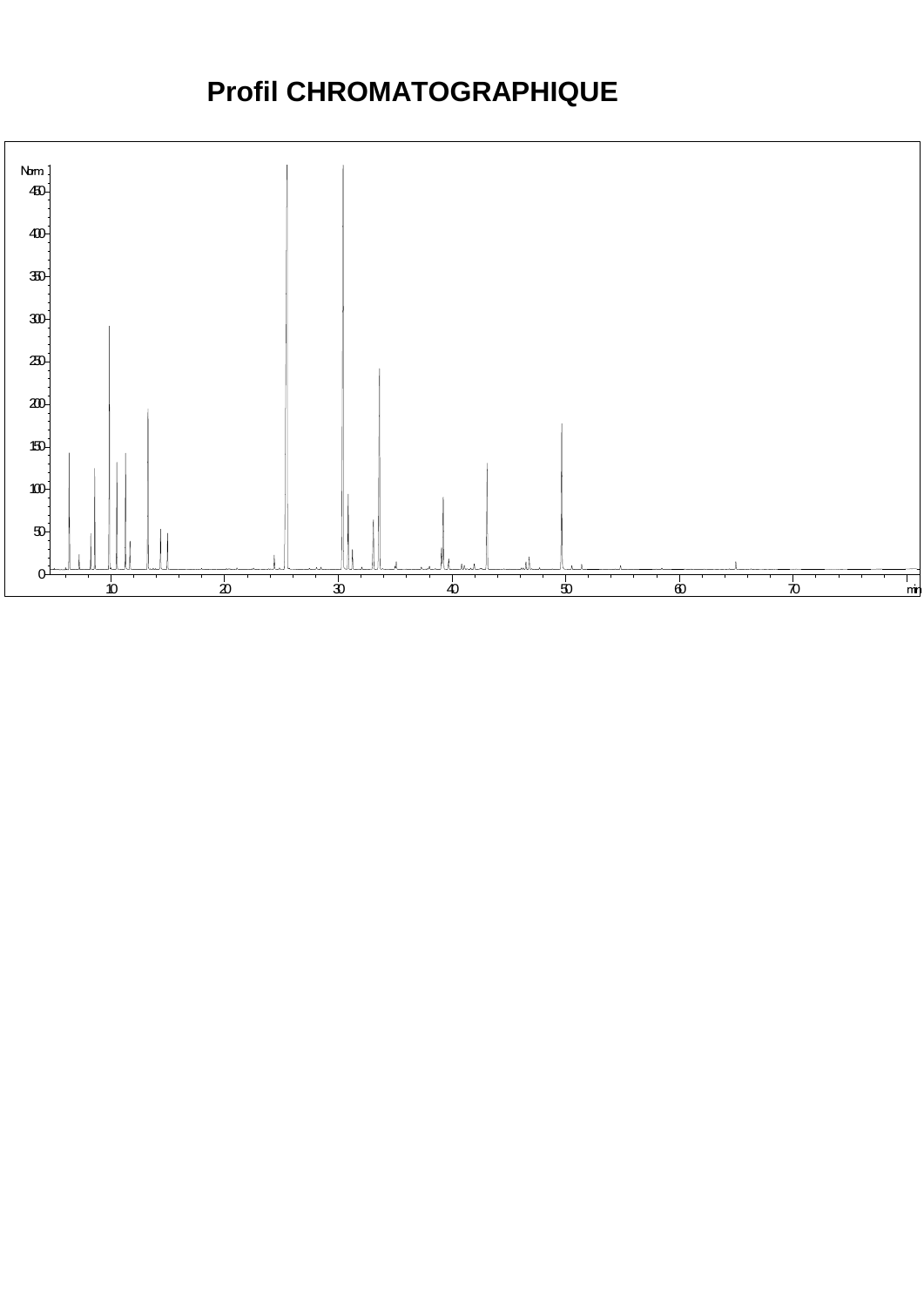### Tableau de résultats 1 : THYMUS VULGARIS CT4 OF33244

| <b>Pics</b>             | Temps de   | Constituants                                | $\frac{0}{0}$ |
|-------------------------|------------|---------------------------------------------|---------------|
|                         | rétention  |                                             |               |
| 1<br>$\overline{2}$     | 4,9<br>5,0 | 2-METHYL BUTANAL<br><b>ISOVALERALDEHYDE</b> | 0,01<br>0,02  |
| $\overline{3}$          | 6,0        | 2-METHYLBUTYRATE DE METHYLE                 | 0,03          |
| $\overline{\mathbf{4}}$ | 6,1        | <b>TRICYCLENE</b>                           | 0,01          |
| 5                       | 6,2        | <b>ISOVALERATE DE METHYLE</b>               | 0,01          |
| $6\phantom{1}6$         | 6,3        | alpha-PINENE                                | 1,84          |
| $\overline{7}$          | 6,4        | alpha-THUYENE                               | 0,68          |
| 8                       | 7,2        | <b>CAMPHENE</b>                             | 0,26          |
| 9                       | 7,5        | <b>HEXANAL</b>                              | 0,01          |
| 10                      | 8,2        | beta-PINENE                                 | 0,69          |
| 11                      | 8,6        | <b>SABINENE</b>                             | 1,92          |
| 12                      | 8,8        | <b>PINADIENE</b>                            | 0,01          |
| 13                      | 9,8        | beta-MYRCENE                                | 5,35          |
| 14                      | 10,0       | alpha-PHELLANDRENE                          | 0,04          |
| 15                      | 10,5       | alpha-TERPINENE                             | 2,30          |
| 16                      | 10,9       | 2,3-DEHYDRO-1,8-CINEOLE                     | 0,02          |
| 17                      | 11,3       | <b>LIMONENE</b>                             | 2,66          |
| 18                      | 11,7       | beta-PHELLANDRENE + 1,8-CINEOLE             | 0,72          |
| 19                      | 12,7       | Cis-beta-OCIMENE                            | 0,01          |
| 20                      | 13,3       | gamma-TERPINENE                             | 4,24          |
| 21                      | 13,5       | Trans-beta-OCIMENE                          | 0,03          |
| 22                      | 13,7       | 3-OCTANONE                                  | 0,04          |
| 23                      | 13,9       | PROPANOATE DE 4-PENTENYLE                   | 0,02          |
| 24                      | 14,2       | m-CYMENE                                    | 0,02          |
| 25                      | 14,4       | p-CYMENE                                    | 1,01          |
| $\overline{26}$         | 15,0       | <b>TERPINOLENE</b>                          | 0,92          |
| 27                      | 18,0       | <b>BUTYRATE DE 4-PENTENYLE</b>              | 0,03          |
| 28                      | 18,2       | <b>BUTYRATE D'HEXYLE</b>                    | 0,01          |
| 29                      | 18,6       | 1-HEXANOL                                   | 0,02          |
| 30                      | 20,2       | <b>ACETATE DE 1-OCTEN-3-YLE</b>             | 0,03          |
| 31                      | 20,3       | 3-HEXEN-1-OL                                | 0,03          |
| 32                      | 20,5       | PROPANOATE D'HEXYLE                         | 0,03          |
| 33                      | 20,7       | <b>ESTER ALIPHATIQUE</b>                    | 0,02          |
| 34                      | 21,1       | 3-OCTANOL                                   | 0,05          |
| 35                      | 22,4       | <b>PERILLENE</b>                            | 0,02          |
| 36                      | 22,6       | <b>CÉTONE TERPENIQUE</b>                    | 0,05          |
| 37                      | 23,9       | Cis-OXYDE DE LINALOL                        | 0,03          |
| 38                      | 24,0       | <b>Cis-OXYDE DE LIMONENE</b>                | 0,02          |
| 39                      | 24,4       | 1-OCTEN-3-OL                                | 0,44          |
| 40                      | 24,8       | <b>Trans-OXYDE DE LIMONENE</b>              | 0,05          |
| 41                      | 25,5       | <b>Trans-THUYANOL</b>                       | 28,36         |
| 42                      | 25,7       | <b>Trans-OXYDE DE LINALOL</b>               | 0,05          |
| 43                      | 27,5       | ALCOOL ALIPHATIQUE                          | 0,04          |
| 44                      | 28,1       | <b>CAMPHRE</b>                              | 0,08          |
| 45                      | 28,5       | beta-BOURBONENE                             | 0,09          |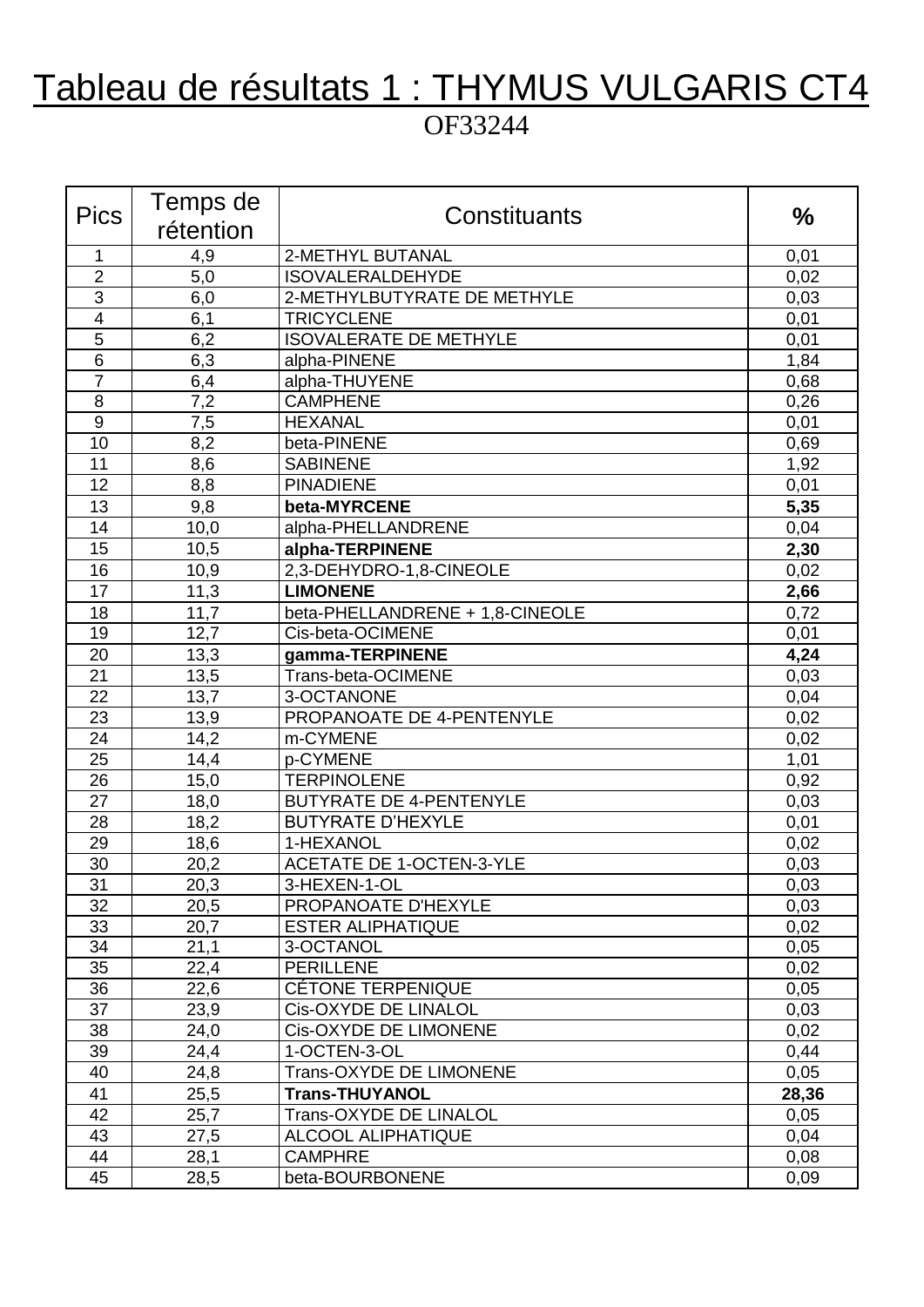## Tableau de résultats 2 : THYMUS VULGARIS CT4

#### OF33244

| <b>Pics</b> | Temps de  |                                      |       |
|-------------|-----------|--------------------------------------|-------|
|             | rétention | Constituants                         | $\%$  |
| 46          | 30,2      | <b>Cis-THUYANOL</b>                  | 6,67  |
| 47          | 30,4      | <b>LINALOL</b>                       | 11,43 |
| 48          | 30,5      | 1-OCTANOL                            | 0,05  |
| 49          | 30,9      | <b>ACETATE DE LINALYLE</b>           | 2,21  |
| 50          | 31,3      | Trans-p-MENTH-2-EN-1-OL              | 0,59  |
| 51          | 31,7      | <b>ALCOOL ALIPHATIQUE</b>            | 0,02  |
| 52          | 31,8      | epsilon-CADINENE                     | 0,02  |
| 53          | 32,0      | <b>ACETATE DE BORNYLE</b>            | 0,07  |
| 54          | 32,8      | beta-CUBEBENE                        | 0,03  |
| 55          | 33,1      | beta-CARYOPHYLLENE                   | 1,85  |
| 56          | 33,6      | <b>TERPINENE-4-OL</b>                | 8,07  |
| 57          | 33,9      | Cis-DIHYDROCARVONE                   | 0,04  |
| 58          | 34,1      | <b>SESQUITERPENE</b>                 | 0,01  |
| 59          | 34,4      | <b>SESQUITERPENE</b>                 | 0,01  |
| 60          | 35,0      | Trans-DIHYDROCARVONE                 | 0,10  |
| 61          | 35,1      | Cis-p-MENTH-2-EN-1-OL                | 0,26  |
| 62          | 35,6      | <b>ESTER ALIPHATIQUE</b>             | 0,03  |
| 63          | 35,8      | <b>SESQUITERPENE</b>                 | 0,02  |
| 64          | 35,9      | <b>COMPOSÉ MENTHATRIENIQUE</b>       | 0,03  |
| 65          | 37,3      | alpha-HUMULENE                       | 0,08  |
| 66          | 37,4      | E-beta-FARNESENE                     | 0,02  |
| 67          | 37,7      | <b>ESTER ALIPHATIQUE</b>             | 0,03  |
| 68          | 37,8      | <b>SESQUITERPENE</b>                 | 0,03  |
| 69          | 38,0      | Cis-PIPERITOL                        | 0,14  |
| 70          | 38,4      | <b>NERAL</b>                         | 0,02  |
| 71          | 38,5      | gamma-MUUROLENE                      | 0,04  |
| 72          | 39,1      | <b>OCIMENONE</b>                     | 0,75  |
| 73          | 39,2      | alpha-TERPINEOL + BORNEOL            | 2,58  |
| 74          | 39,7      | <b>GERMACRENE D</b>                  | 0,40  |
| 75          | 40,8      | <b>ACETATE DE NERYLE</b>             | 0,18  |
| 76          | 41,1      | <b>BICYCLOGERMACRENE</b>             | 0,17  |
| 77          | 41,3      | Cis-OXYDE DE LINALOL PYRANIQUE       | 0,05  |
| 78          | 41,7      | Trans-PIPERITOL                      | 0,05  |
| 79          | 41,9      | ALCOOL TERPENIQUE                    | 0,23  |
| 80          | 42,4      | COMPOSÉ Mw=150                       | 0,03  |
| 81          | 42,5      | delta-CADINENE                       | 0,04  |
| 82          | 42,6      | <b>ACETATE DE GERANYLE</b>           | 0,03  |
| 83          | 43,1      | <b>ACETATE DE MYRCENYLE</b>          | 3,85  |
| 84          | 44,6      | <b>ESTER TERPENIQUE</b>              | 0,04  |
| 85          | 45,0      | <b>NEROL</b>                         | 0,02  |
| 86          | 45,4      | <b>MENTHATRIENE ISOMERE</b>          | 0,01  |
| 87          | 46,1      | <b>BUTYRATE DE MYRCENYLE</b>         | 0,05  |
| 88          | 46,3      | <b>ACETATE TERPENIQUE</b>            | 0,06  |
| 89          | 46,5      | CALAMENENE + COMPOSÉ MENTHATRIENIQUE | 0,26  |
| 90          | 46,8      | <b>ESTER TERPENIQUE</b>              | 0,43  |